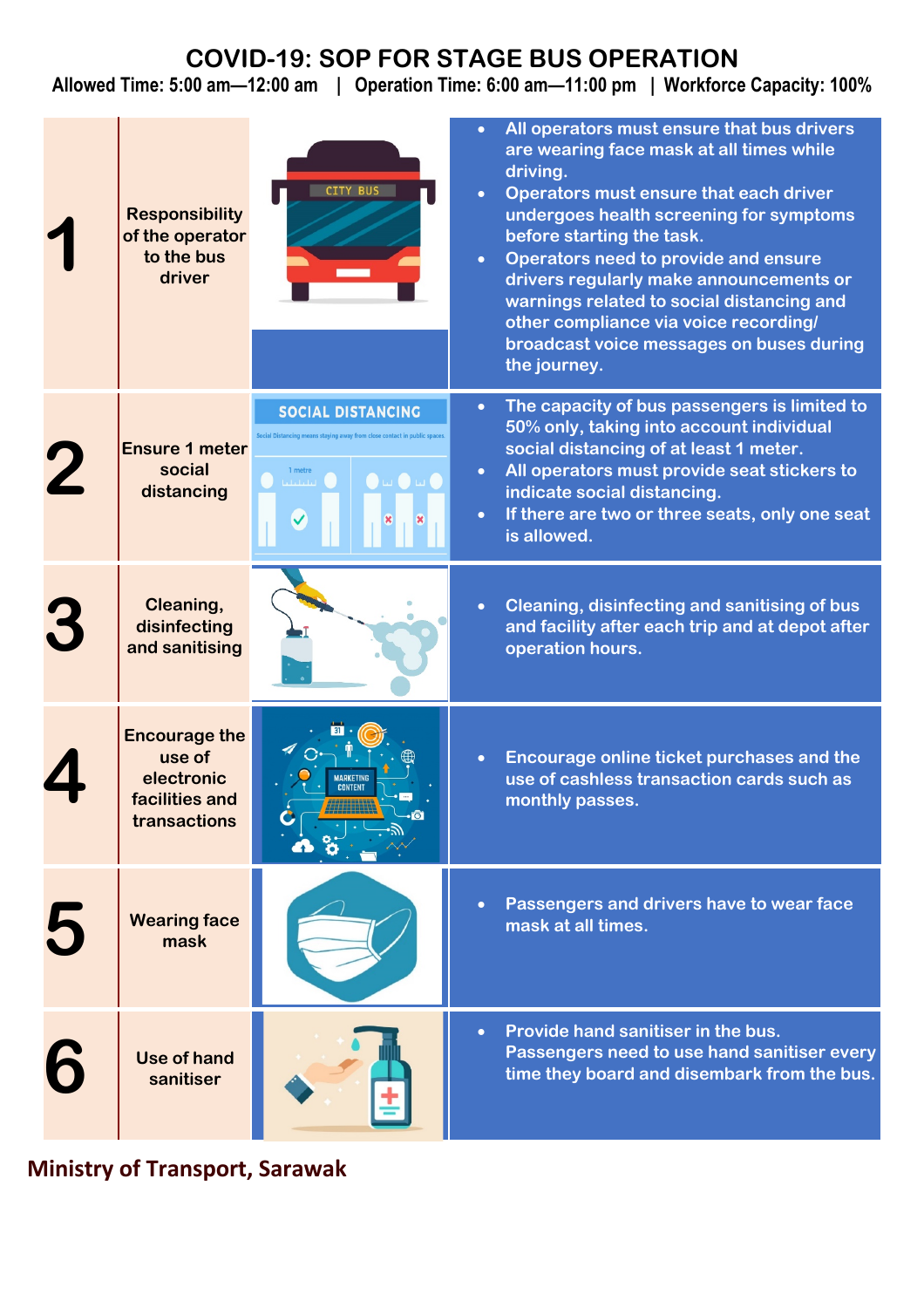# **COVID-19: SOP FOR REGIONAL BUS OPERATION**

**Allowed Time: 24 Hours | Operation Time: 24 Hours | Workforce Capacity: 100%**

| <b>Responsibility</b><br>of the operator<br>to the bus<br>driver               | $\bullet$<br>$\bullet \bullet$<br>$\bullet$                                       | All operators must ensure that bus drivers<br>are wearing face mask at all times while<br>driving.<br>Operators must ensure that each driver<br>undergoes health screening for symptoms<br>before starting the task.<br>Operators need to provide and ensure<br>$\bullet$<br>drivers regularly make announcements or<br>warnings related to social distancing and<br>other compliance via voice recording/<br>broadcast voice messages on buses during<br>the journey. |
|--------------------------------------------------------------------------------|-----------------------------------------------------------------------------------|------------------------------------------------------------------------------------------------------------------------------------------------------------------------------------------------------------------------------------------------------------------------------------------------------------------------------------------------------------------------------------------------------------------------------------------------------------------------|
| <b>Ensure 1 meter</b><br>social<br>distancing                                  | <b>SOCIAL DISTANCING</b><br>1 metre<br>$\bullet \omega \bullet \omega$<br>لتلتليك | The capacity of bus passengers is limited to<br>$\bullet$<br>50% only, taking into account individual<br>social distancing of at least 1 meter.<br>All operators must provide seat stickers to<br>$\bullet$<br>indicate social distancing.<br>If there are two or three seats, only one seat<br>$\bullet$<br>is allowed.                                                                                                                                               |
| Cleaning,<br>disinfecting<br>and sanitising                                    |                                                                                   | Cleaning, disinfecting and sanitising of bus<br>cabin at every stopover and at depot after<br>operation hours.                                                                                                                                                                                                                                                                                                                                                         |
| <b>Encourage the</b><br>use of<br>electronic<br>facilities and<br>transactions | <b>MARKETING</b><br><b>CONTENT</b>                                                | Encourage online ticket purchases and the<br>use of cashless transaction cards such as<br>monthly passes.                                                                                                                                                                                                                                                                                                                                                              |
| <b>Wearing face</b><br>mask                                                    |                                                                                   | Passengers and drivers have to wear face<br>mask at all times.                                                                                                                                                                                                                                                                                                                                                                                                         |
| <b>Use of hand</b><br>sanitiser                                                |                                                                                   | Provide hand sanitiser in the bus.<br>$\bullet$<br>Passengers need to use hand sanitiser every<br>time they board and disembark from the bus.                                                                                                                                                                                                                                                                                                                          |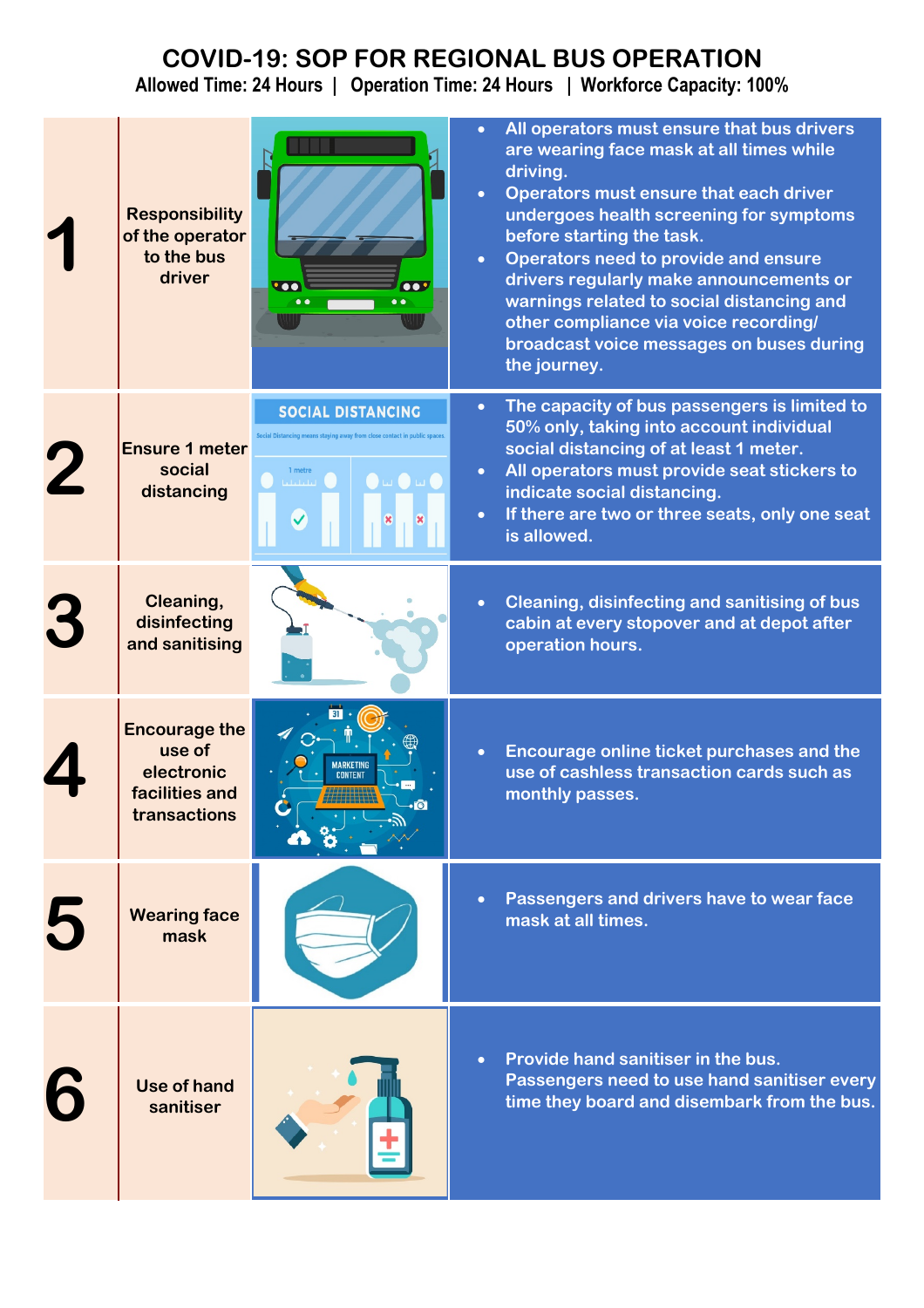**Passenger movements are subject to PDRM authorisation**

**7**



• **It is recommended to download the Gerak Malaysia application.**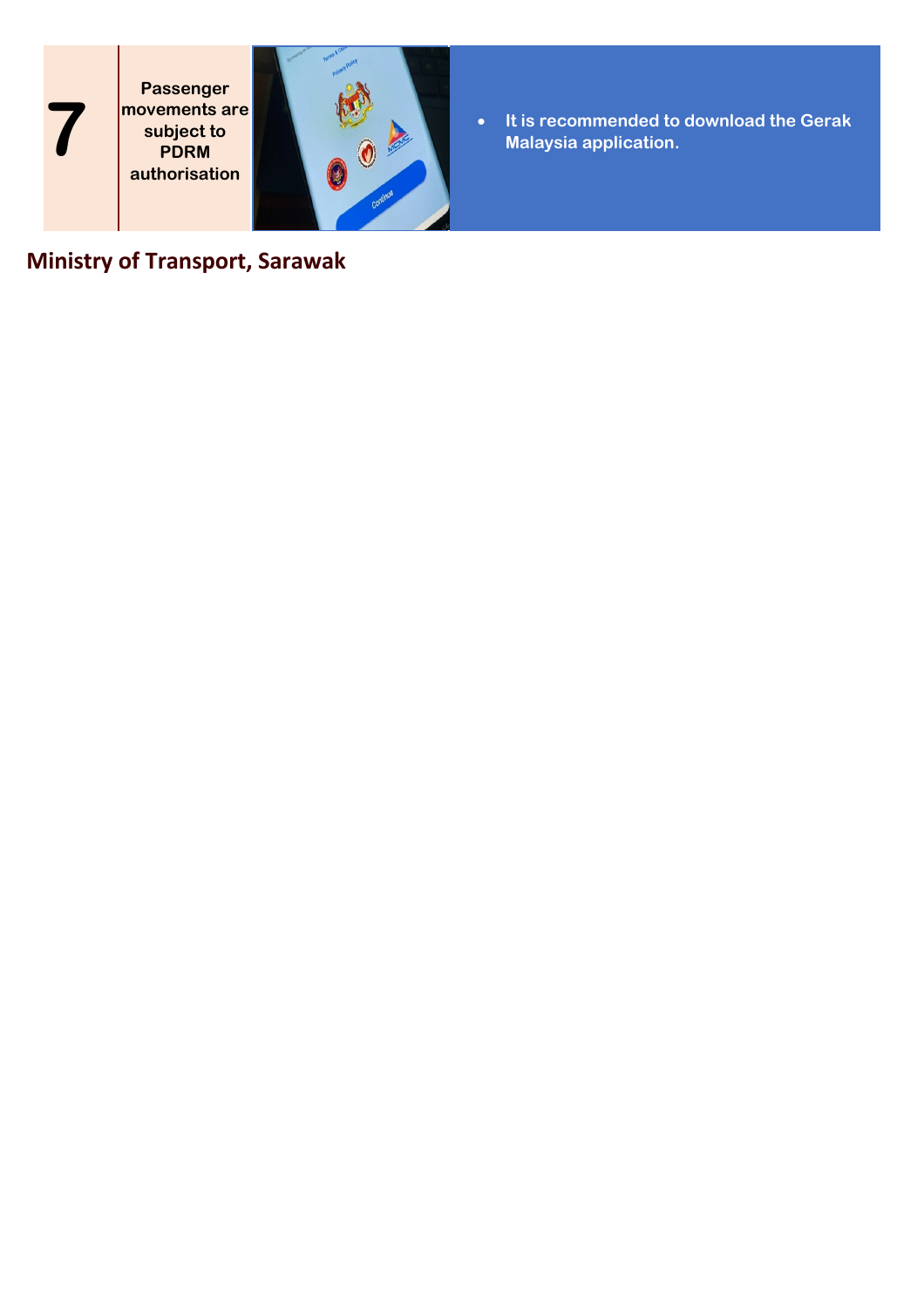## **COVID-19: SOP FOR LICENSED VAN OPERATION**

**Allowed Time: 5:00 am—12:00 am | Operation Time: 6:00 am—11:00 pm | Workforce Capacity: 100%**

|   | <b>Licensed van</b><br>service                                                 |                                                                                                                                                                         | Ensure passenger capacity is limited to only<br>$\bullet$<br>50% at all times.<br>Passengers are only allowed to sit at the<br>$\bullet$<br>back.                                                                                                                                                                        |
|---|--------------------------------------------------------------------------------|-------------------------------------------------------------------------------------------------------------------------------------------------------------------------|--------------------------------------------------------------------------------------------------------------------------------------------------------------------------------------------------------------------------------------------------------------------------------------------------------------------------|
|   | <b>Ensure 1 meter</b><br>social<br>distancing                                  | <b>SOCIAL DISTANCING</b><br>Social Distancing means staying away from close contact in public spaces.<br>1 metre<br>$\bullet$ $\bullet$ $\bullet$ $\bullet$<br>والملماء | The capacity of bus passengers is limited to<br>$\bullet$<br>50% only, taking into account individual<br>social distancing of at least 1 meter.<br>All operators must provide seat stickers to<br>$\bullet$<br>indicate social distancing.<br>If there are two or three seats, only one seat<br>$\bullet$<br>is allowed. |
| 3 | Cleaning,<br>disinfecting<br>and sanitising                                    |                                                                                                                                                                         | Cleaning, disinfecting and sanitising of bus<br>$\bullet$<br>and facility after each trip and at depot after<br>operation hours.                                                                                                                                                                                         |
|   | <b>Encourage the</b><br>use of<br>electronic<br>facilities and<br>transactions | <b>MARKETING</b><br><b>CONTENT</b><br>io.                                                                                                                               | Encourage online ticket purchases and the<br>$\bullet$<br>use of cashless transaction cards such as<br>monthly passes.                                                                                                                                                                                                   |
|   | <b>Wearing face</b><br>mask                                                    |                                                                                                                                                                         | Passengers and drivers have to wear face<br>$\bullet$<br>mask at all times.                                                                                                                                                                                                                                              |
|   | <b>Use of hand</b><br>sanitiser                                                |                                                                                                                                                                         | Provide hand sanitiser in the bus.<br>Passengers need to use hand sanitiser every<br>time they board and disembark from the bus.                                                                                                                                                                                         |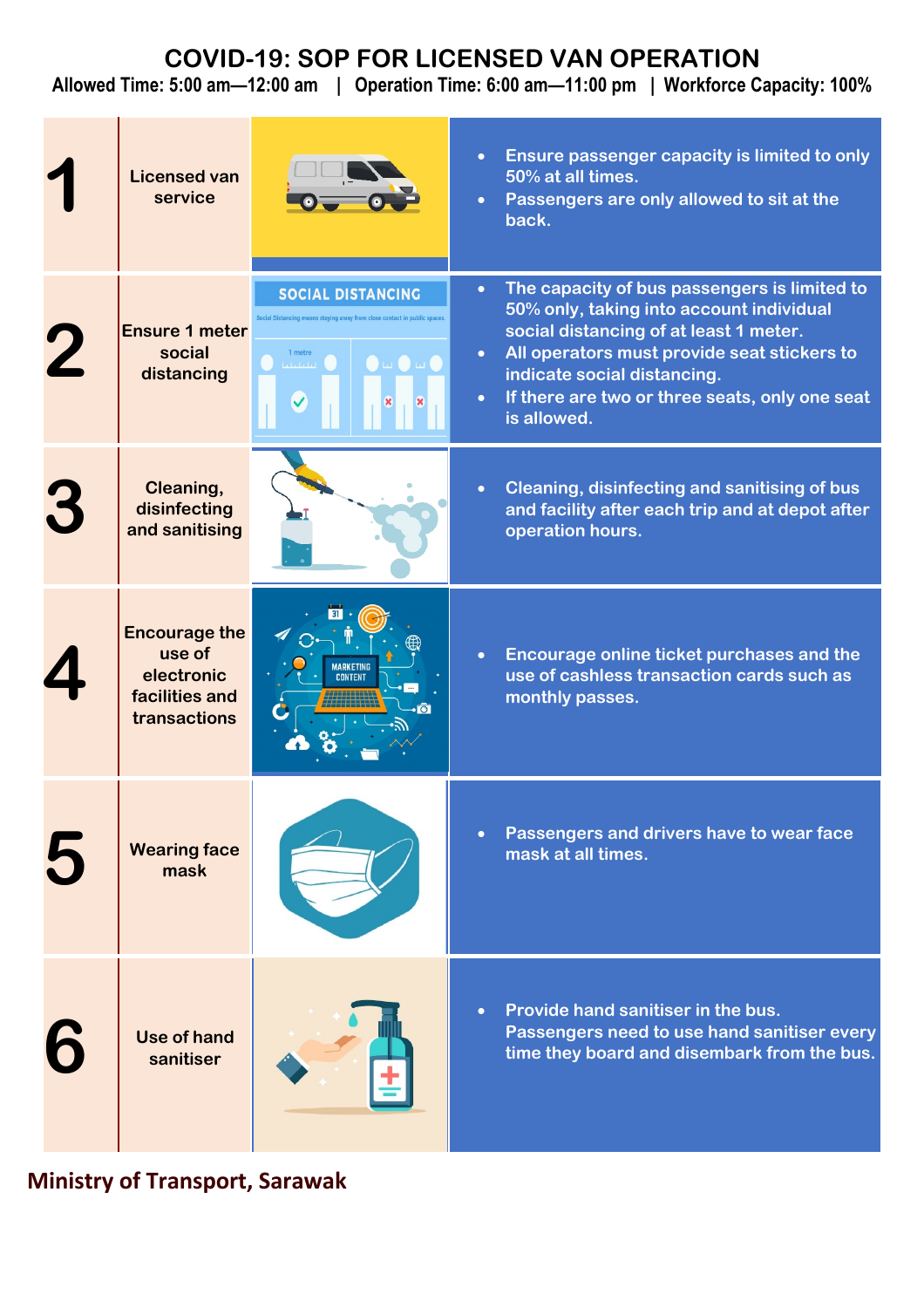## **COVID-19: SOP FOR TAXI OPERATION**

**Allowed Time: 5:00 am—12:00 am | Operation Time: 6:00 am—11:00 pm | Workforce Capacity: 100%**

| <b>Taxi service</b>                            |                                                  | Ensure that only two passengers are allowed<br>$\bullet$<br>to be taken at all times.<br>Passengers are only allowed to sit at the<br>$\bullet$<br>back. |
|------------------------------------------------|--------------------------------------------------|----------------------------------------------------------------------------------------------------------------------------------------------------------|
| <b>Encourage</b><br>contactless<br>transaction | <b>MARKETING</b><br><b>CONTENT</b><br><b>iol</b> | Encourage fares to be paid online instead of<br>$\bullet$<br>cash.                                                                                       |
| <b>Wearing face</b><br>mask                    |                                                  | Passengers and drivers have to wear face<br>$\bullet$<br>mask at all times.                                                                              |
| Use of hand<br>sanitiser                       |                                                  | Drivers and passengers are encouraged to<br>$\bullet$<br>sanitise their hands before and after each<br>pick up / drop off.                               |